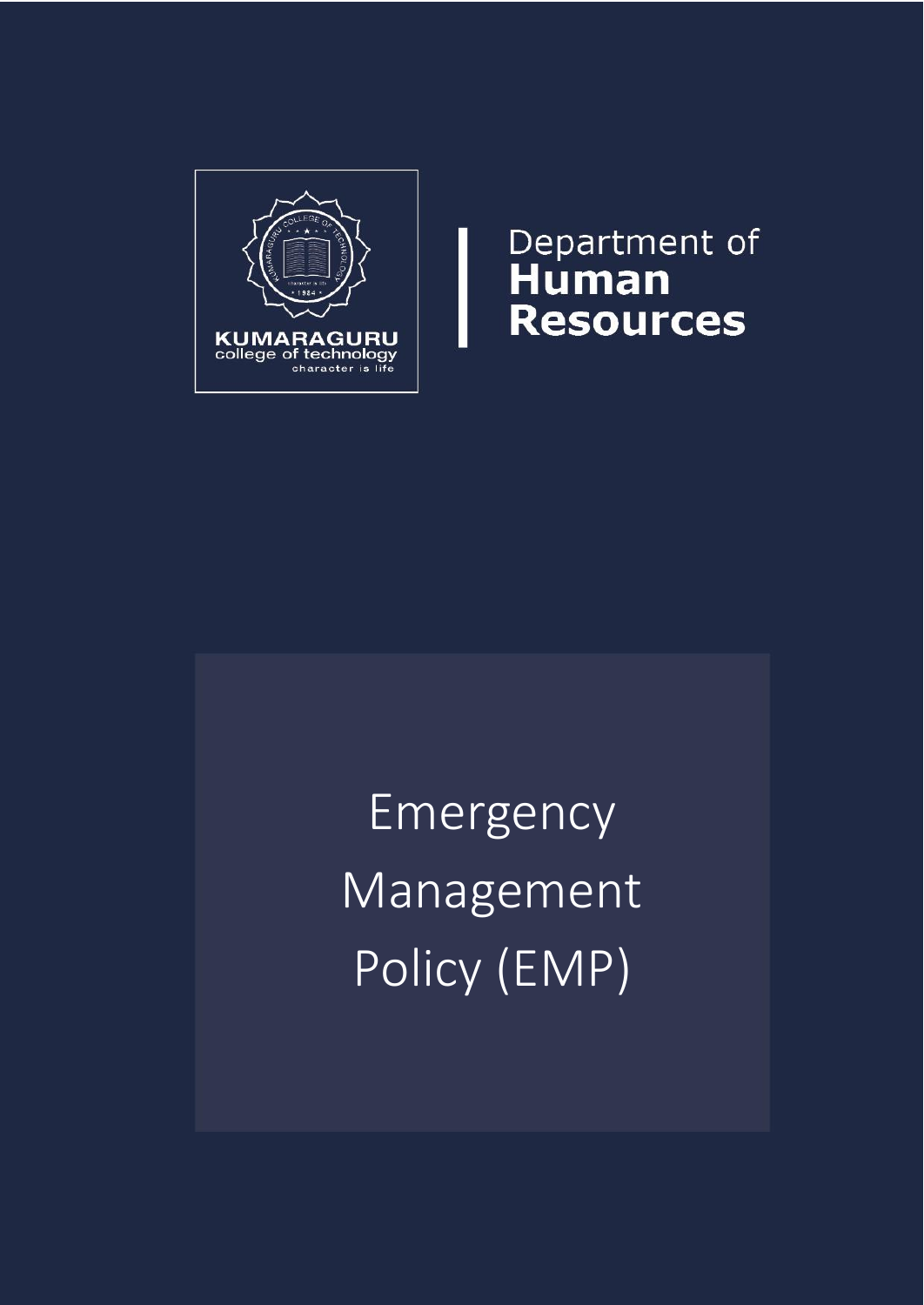#### Emergency Management Policy (EMP)

#### Foreword

Kumaraguru College of Technology (KCT) is typically safe and secure environment in which students, faculty and staff can learn, develop and live. However, the environment on campus is sometimes threatened by both natural and man-made events. Comprehensive emergency management that focuses on all such hazards helps the institution to prevent and mitigate, prepare for, respond to and recover from an incident and helps to reduce chaos and the psychological impact of an incident on students, faculty and the staff. This policy document explain how Kumaraguru College of Technology, Coimbatore will handle the emergencies in a proper manner to ensure the complete safety and security. The policy puts in place a solid emergency management structure that will ensure safety and security of student, faculty and the staff.

#### 1. Short Title and Commencement

- (i) These may be called the emergency management policy of Kumaraguru College of Technology. These policy supersede the policy, process and rules in existence, on the date these policy come in force.
- (ii) These policy shall be applicable to all the employees, faculty and students of the Kumaraguru College of Technology.

#### 2. Introduction

Kumaraguru College of Technology (KCT) is one of the safest and secure institution for faculty, students and employees. But the natural factors, health factors and occasional man made factors may result in bringing harm to its stakeholders or its facility itself. Understanding the importance of these unpredicted factors, Kumaraguru College of Technology have developed and implemented a comprehensive emergency management plan in conjunction with emergency management standards to ensure that proper emergency management resources are provided, training is conducted, stakeholders are aware of the emergency procedures, communication notification systems are in place and all departments know their roles in implementing the plan. Emergency management policy ensure a comprehensive response and promote clear communication among responders and surrounding necessary communities (hospitals, Fire department, police etc.)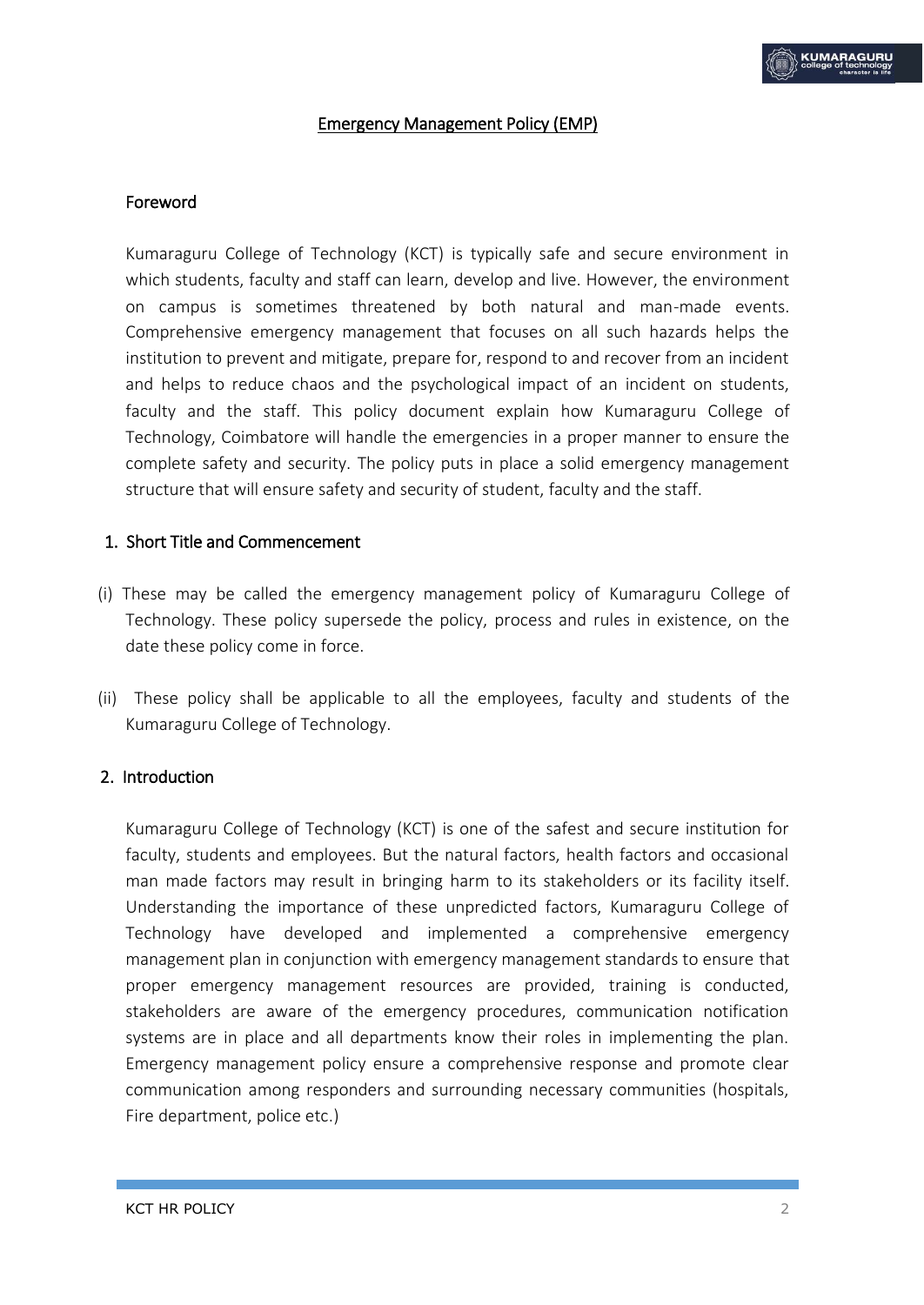

An effective emergency management policy will encourage and protect safety and security of staff, faculty and students, generate positive and productive communications, reducing chaos and promote psychological support while protecting our institution from legal liability, reputational damage and security breaches.

This policy provides direction to the students, faculty and staff when responding to an incident or emergency that may threaten the institution's processes, the safety of its employees, faculty and students or the facility itself.

# 3. Definition and Interpretation

In these policy unless the context otherwise requires

(i) "Emergency" means an unexpected and sudden event that must be dealt with urgently.

(ii) "Emergency Plan" means a strategic plan for managing an emergency response.

(iii) "Alert" means an advisory that hazard is approaching but is less imminent than implied by warning message.

(iv) "Acceptable risk" means the degree of humans and material loss that is perceived as tolerable in actions to minimize disaster risk.

(v) "Accident" means an unexpected or undesirable event, especially one causing injury to an individual and / or modest damage to physical structures.

(iii) "Assembly Area" means a specific area where resources are organized and prepared for deployment and this is normally located away from an incident at an established facility.

(iv) "Debriefing" means a critical examination of an operation undertaken to determine what was done successfully, what could be done better and identify future improvements.

# 4. Purpose

The purpose of this emergency management policy is to provide a mandate for emergency management activities within the institution and to facilitate appropriate decision-making that protects life, limits damage and minimizes our regular functioning disruption for the benefit of the Kumaraguru College of Technology, its communities and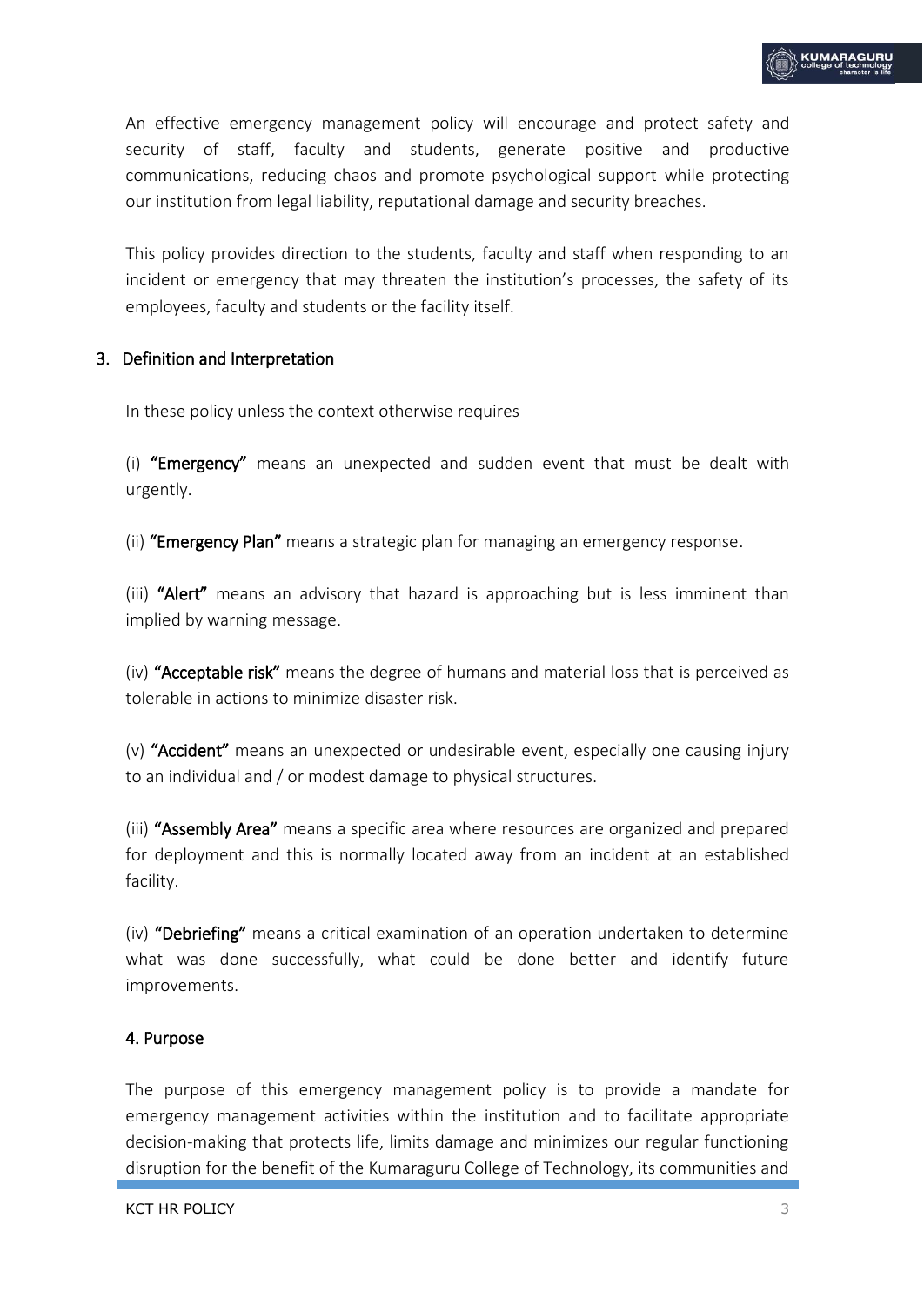

its operations. It is to provide an emergency management plan to ensure a rapid response to internal and external emergency situations that supports the best outcomes for students, faculty and staff.

#### 5. Objective

(i) To ensure Kumaraguru College of Technology (KCT) is able to respond to emergency events both internal and external in a timely and efficient manner

(ii) To maximize students, faculty and staff preparedness to ensure the safety of and minimize the impact on all people on the KCT Campus, should there be an emergency event

(iii) To ensure that there is a robust recovery plan in place.

#### 6. KCT – Emergency Management Policy

Kumaraguru College of Technology has prepared for emergency events by having an effective emergency management policy and system that leads to a reduction in risk and an increase in organizational resilience. Kumaraguru College of Technology has developed effective emergency management system by incorporating best practices based on empirical evidence and research outcomes. KCT – Emergency management policy is formulated by incorporating vital factors.

(i) Comprehensive – all hazards, all phases [risk reduction, readiness, response and recovery], all stakeholders (students, faculty and staff) and all impacts relevant to emergencies are considered.

(ii) Progressive – all future emergency events are anticipated and preventive and preparatory measures are taken to build disaster-resistant and disaster-resilient system in campus.

(iii) Risk-driven – sound hazard identification and risk management principles are used in assigning priorities and resources.

(iv) Integrated – unity of effort is ensured among all levels of the institution and all the elements of the system.

(v) Collaborative – broad and sincere consultative relationships with individuals and organizations are created and sustained to encourage trust, advocate a team atmosphere, build consensus and facilitate communication.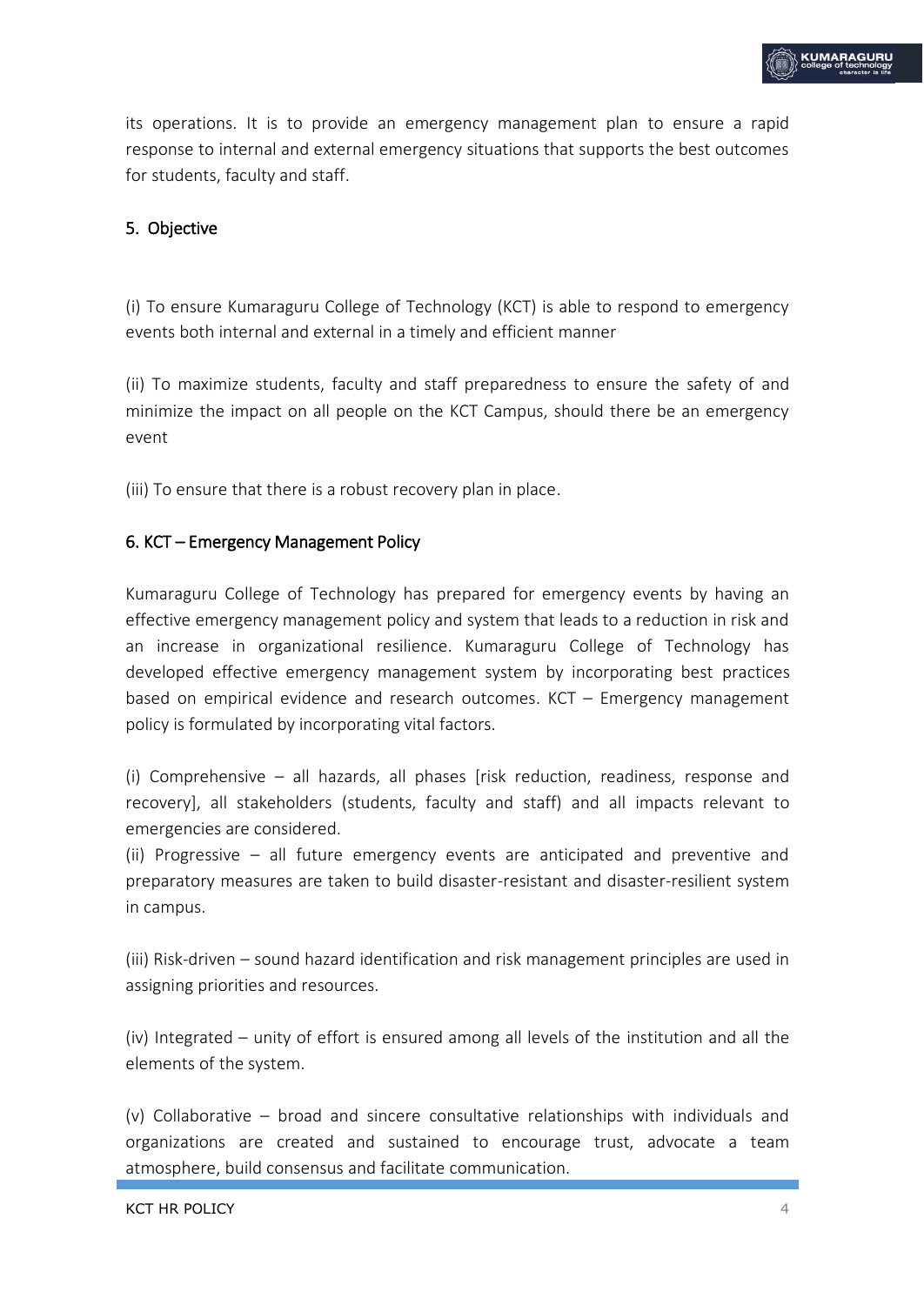

(vi) Coordinated – activities of all relevant stakeholders in KCT system are synchronized to achieve a common purpose.

(vii) Flexible – creative and innovative approaches are used to solve emergency challenges.

(viii) Professional – a science and knowledge-based approach based on education, training, experience, ethical practice and continuous improvement is valued.

# 7. KCT – Emergency Management

Kumaraguru College of Technology has developed its emergency management system based on four primary functions. The four primary functions are

(i) Prevention and mitigation (ii) Preparedness (iii) React and respond (iv) Recovery

The four function of emergency management help to frame plans in minimizing the impact of emergency situations and help in responding and recovery of the system.

(i) Prevention and mitigation: This function is designed to assess and address the safety, security and integrity of a campus environment, including all buildings, students, faculty and staff. Prevention is taking action to decrease the likelihood that any hazard will occur. Mitigation is taking action to eliminate or reduce risks, damages, injuries or deaths that may occur during an emergency.

(ii) Preparedness: This function readies campus and all departments by developing policies and protocols for a rapid and coordinated response. These include incident command systems, training, planning and coordinating exercises for potential incidents.

(iii) React and respond: This function outlines the actions to be taken to effectively contain and resolve an incident that may impact a campus.

(iv) Recovery: This function includes procedures and services that assist a campus in the healing process and focuses on restoring the education, administrative and regular operations of a campus.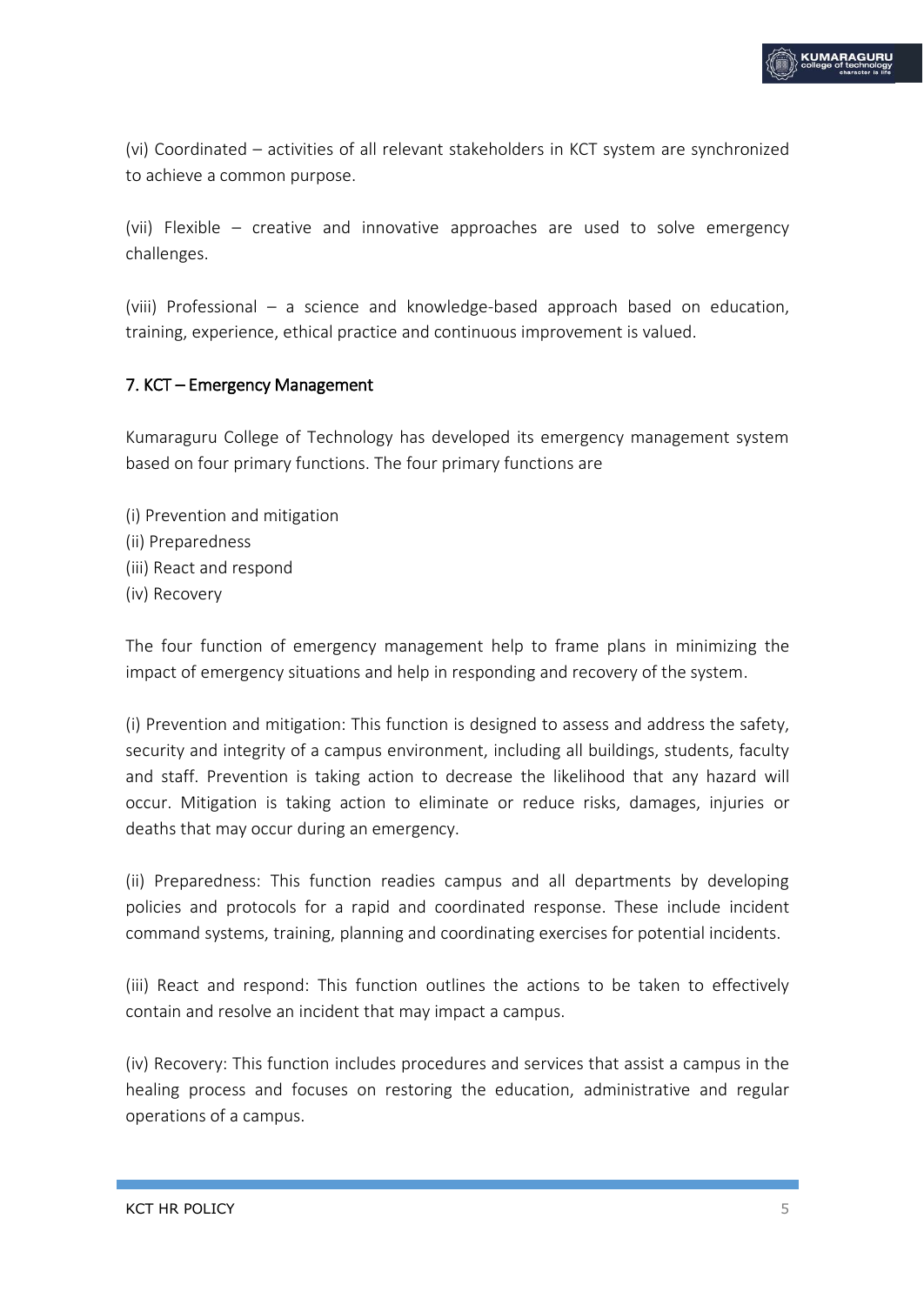

# 8. KCT – Emergency Management functions and activities

| S. No.         | <b>Emergency Management</b>  | Activities involved                                                                                                                                                                                                                                                                                                                               |
|----------------|------------------------------|---------------------------------------------------------------------------------------------------------------------------------------------------------------------------------------------------------------------------------------------------------------------------------------------------------------------------------------------------|
|                | functions                    |                                                                                                                                                                                                                                                                                                                                                   |
| $\mathbf{1}$   | Prevention and<br>Mitigation | Establish communication procedures for alerting<br>students, faculty and staff about an incident. (HR<br>and Office of student affairs)                                                                                                                                                                                                           |
|                |                              | Enforce policies related to building access and<br>safety (Infrastructure and facilities) and student<br>accountability (office of student affairs) and staff<br>accountability (HR).                                                                                                                                                             |
|                |                              | Conduct<br>comprehensive<br>vulnerability<br>assessments-of the campus, staff capability and<br>fire,<br>police,<br>community<br>resources<br>(e.g.,<br>emergency management services, hospitals) $-$ to<br>identify, analyze and profile hazards and identify<br>gaps in resources that<br>are needed.<br>(HR,<br>Infrastructure and facilities) |
| $\overline{2}$ | Preparedness                 | Identify<br>the<br>institutions<br>gaps<br>in<br>current<br>emergency management plan(s) using data from<br>vulnerability assessments. (HR, Infrastructure and<br>facilities)<br>Develop or update processes and procedures to                                                                                                                    |
|                |                              | ensure the safety of the campus. (HR)<br>Create and strengthen relationships with local<br>community partners including lawyers, police,<br>fire, safety, local government, public and the<br>media. (Liasoning and facilities)                                                                                                                   |
|                |                              | functional<br>Implement<br>training<br>exercises<br>with all the<br>periodically<br>responders.<br>(HR,<br>Infrastructure and facilities)                                                                                                                                                                                                         |
| 3              | Response                     | Establish an incident commander to manage and<br>resolve incidents. (First senior level respondent at<br>the incident)                                                                                                                                                                                                                            |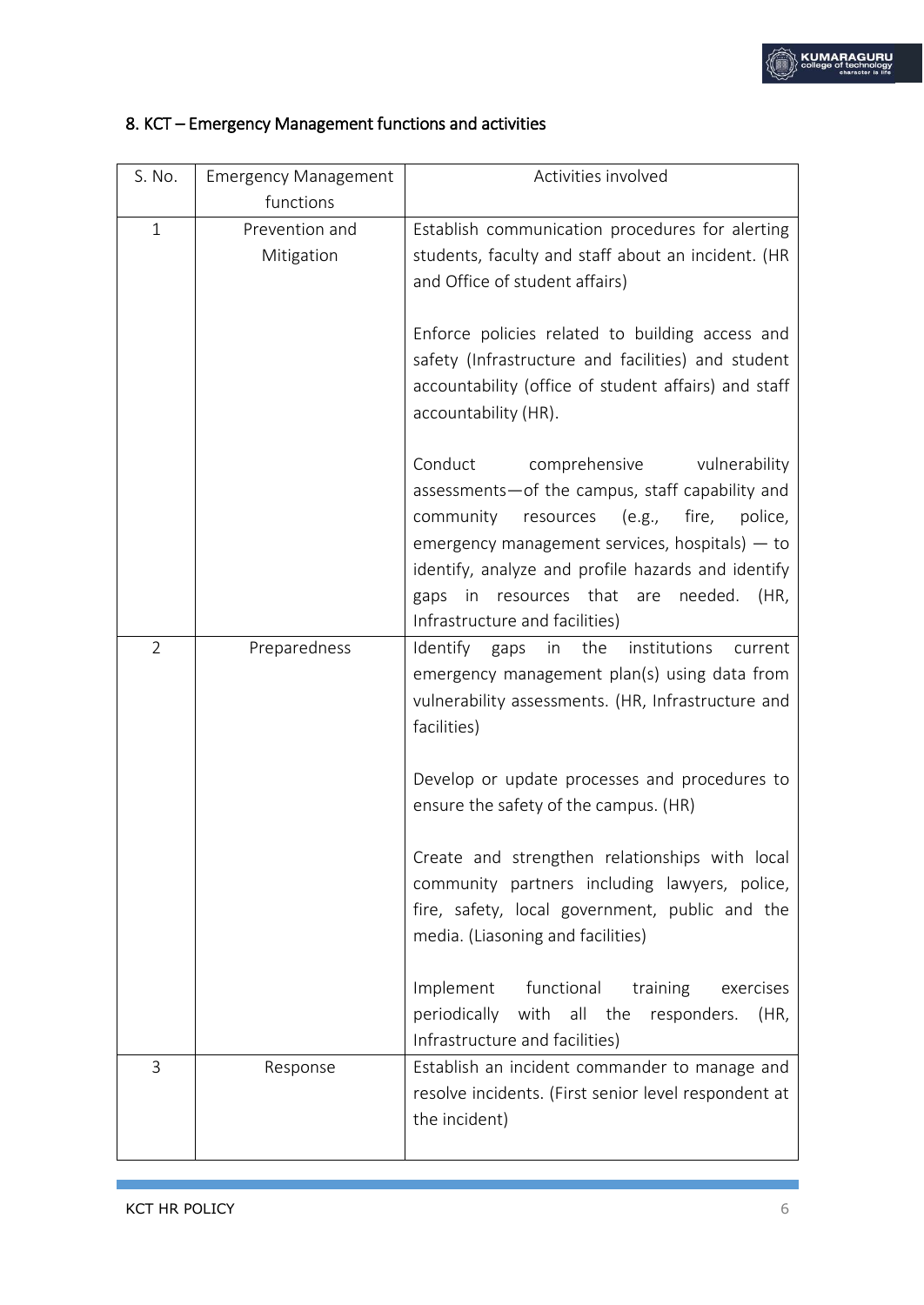

# 9. KCT – Emergency Management Action Planning

An Emergency Action Plan is simply what students, faculty and staff should do in the event of an emergency. The following elements are required as part of emergency action plan

(1) Emergency escape routes must be identified and posted if not obvious, such as if the workplace is part of a complex, is internally complicated, or has multiple stories or entrances.

(2) Employees should be aware of how they will evacuate the office and the building instantaneously, no matter where they are in the facility.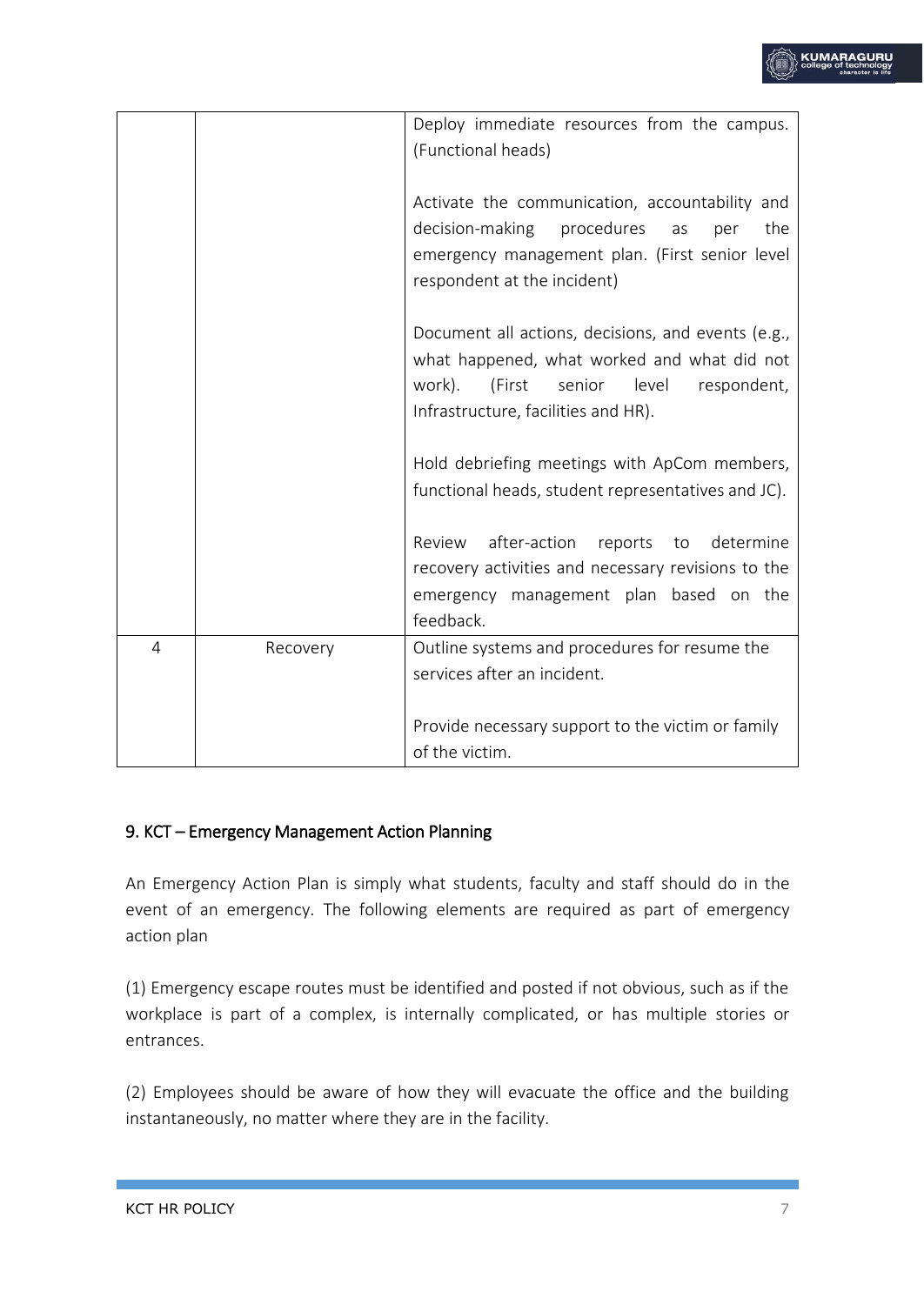

(3) A procedure to account for all employees after the evacuation by pre-arranging a meeting or assembly point and instructing employees to not leave until accounted for.

(4) A means of reporting fires and other types of emergencies and summoning assistance.

(5) Designation of persons responsible in the event of an emergency and who may be contacted regarding emergency planning and questioning.

(6) In case of medical emergency, it is mandatory to provide first aid or CPR depending on the need. In addition, minor injuries sustained by employees should receive first aid treatment in our hospital. The most important thing for employees to consider is they should not attempt to provide aid beyond what they have been trained to do. Employees who have not received first aid training should refrain from any type of medical response.

(7) It is mandatory to display the emergency contact numbers at all the important locations where it is deem fit.

# 10. KCT Emergency Management protocol

(A) In case of Medical emergency

Call our Aruljyoti Medical center 1591 to inform the condition of patient to our doctor. Call our Ambulance: 9487700820 to transport the patient Stay with the injured person till ambulance arrives.

If qualified, provide basic emergency medical treatment

On arrival of ambulance immediately shift to our hospital for immediate treatment.

Our hospital doctor will evaluate the patient and on further treatment requirement, immediately shift to nearby our empaneled hospital.

(B) In case of Fire

Alert the people nearby and call 9487700836 to inform the facility manager about the exact location.

Facility manager initiate necessary steps (using fire extinguisher) to curtail the fire. Facility manager will inform concern authorities for further process.

(C) In case of observing crime, violence or suspicious condition

# Call our security manager 9487700816 to inform the condition

KCT HR POLICY 8